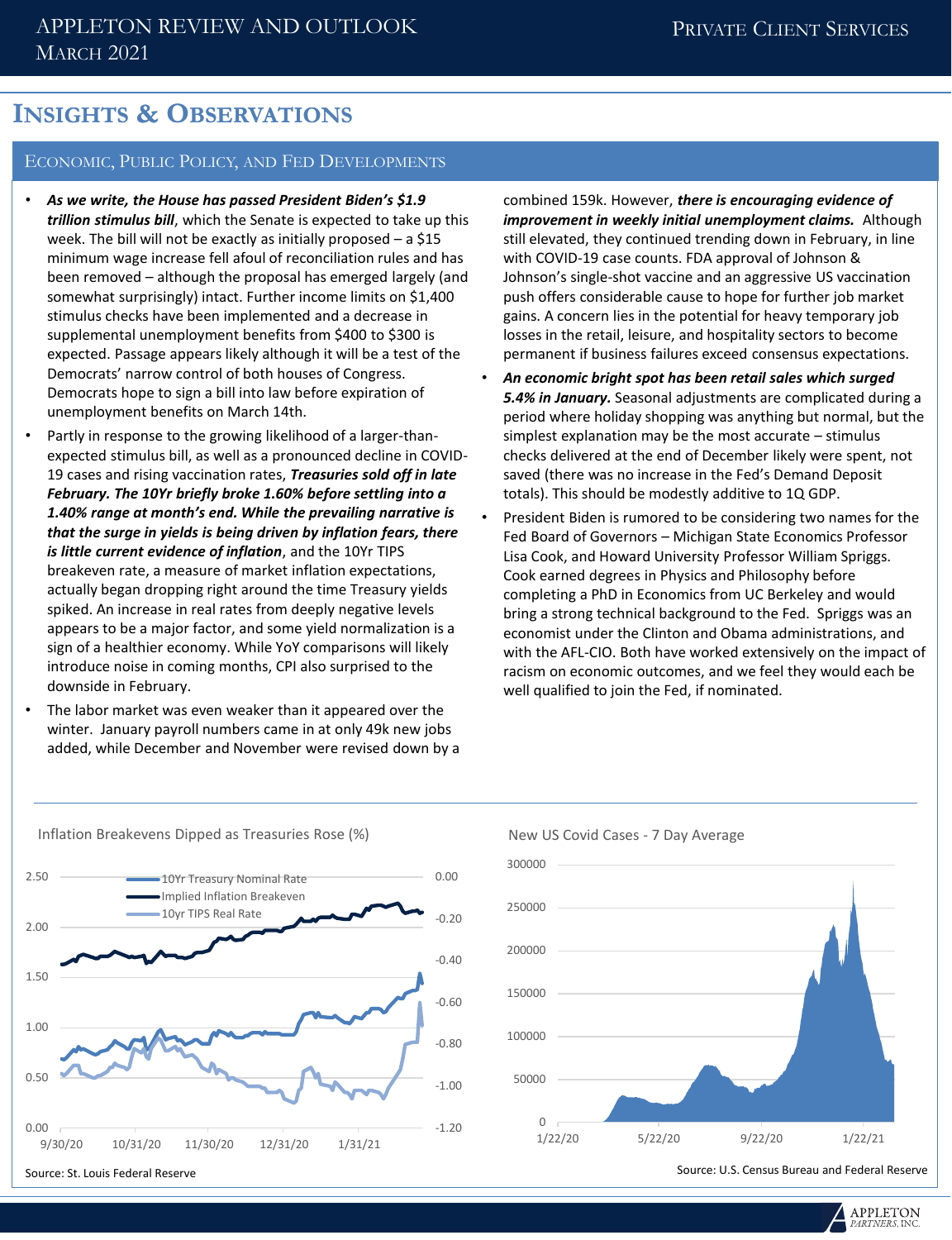## **EQUITY NEWS AND NOTES**

#### A LOOK AT THE MARKETS

- *Equities rebounded off late January weakness as February began with the S&P 500 advancing 8 of the first 10 trading days.* The S&P 500 and the MSCI All Country World Index both hit all-time highs on Feb. 16th based largely on a bullish narrative of fiscal stimulus, an accelerating vaccine rollout, and strong corporate profits. *The tone changed over the last two weeks though as bond market rate fears spilled into equities.*
- 10Yr UST vields rose by nearly 0.50% in short order, briefly touching 1.61% before closing the month at 1.44%. *Equity investors were clearly rattled by the bond market's gyrations, although we believe it was the speed of the move rather than absolute yield levels that caused the angst.* There is little doubt that low interest rates have helped fuel a decade long rally in risk assets, although a few items are worth noting.
- *First, the average yield on 10Yr USTs over the past decade of 2.13% is well above today's level.* Second, although higher yields lower the relative valuate of stocks, the 10Yr UST would have to rise to 2.10% before reaching the median historical gap between the S&P 500's earnings yield and that of 10Yr USTs. Lastly, yields are being pressured by a global economy demonstrating sustained signs of recovery that are likely to accelerate as vaccines reach more people. *A favorable longterm growth outlook is often accompanied by higher real interest rates.* Recent rate moves have also not been accompanied by widening corporate credit or credit default spreads, both of which are risk signals.
- Another piece of the puzzle lies in inflation expectations. *Many investors fear pent-up demand coupled with sizeable additional stimulus will put upward pressure on prices.* Modest inflation is not necessarily a bad thing for stocks as they have historically been an effective hedge. Stocks have produced above average returns during recent periods of higher inflation, measured here by inflation breakeven rates over the past 3 years. The risk would be a sharp rise in inflation prompting the Fed to raise rates and tighten monetary policy. Fed Chairman Powell has explicitly stated that they intend to let inflation run above the 2% target for some time before raising rates. The latest PCE inflation reading came in at 1.5%, although Prices Paid



Index (PPI) in the ISM survey posted its highest reading since 2008. We will be closely following inflation measures and the Fed's reaction to them.

- Recent market volatility reminded us of the Taper Tantrum of 2013 when then Fed Chairman Bernanke announced a slowing in the pace of asset purchases. Bond yields spiked 40 bps in a week and the S&P 500 quickly lost about 6%. Bond yields continued to move higher although the pace waned as investors became more comfortable with a slow unwinding of Quantitative Easing. The correlation between stocks and yields subsequently reverted to the mean with stocks recovering their losses before moving on to higher levels.
- *We remain positive on stocks.* Economic reopening is moving forward, the consumer is in great shape, corporate profits have rebounded (nearly 4% Q4 EPS growth and expectations for +24% in 2021), and the Fed remains accommodative. Nonetheless, we are wary of a larger than anticipated increase in rates and inflation expectations. Sectors that have historically performed well in such an environment include Financials, Energy, Materials, and Industrials. Companies with higher valuations tend to be more at risk as future cash flow is discounted at a higher rate. *We are emphasizing high-quality secular growth names trading at a reasonable price and will look to add exposure to profitable companies in more cyclical sectors.*





**APPLETON** 

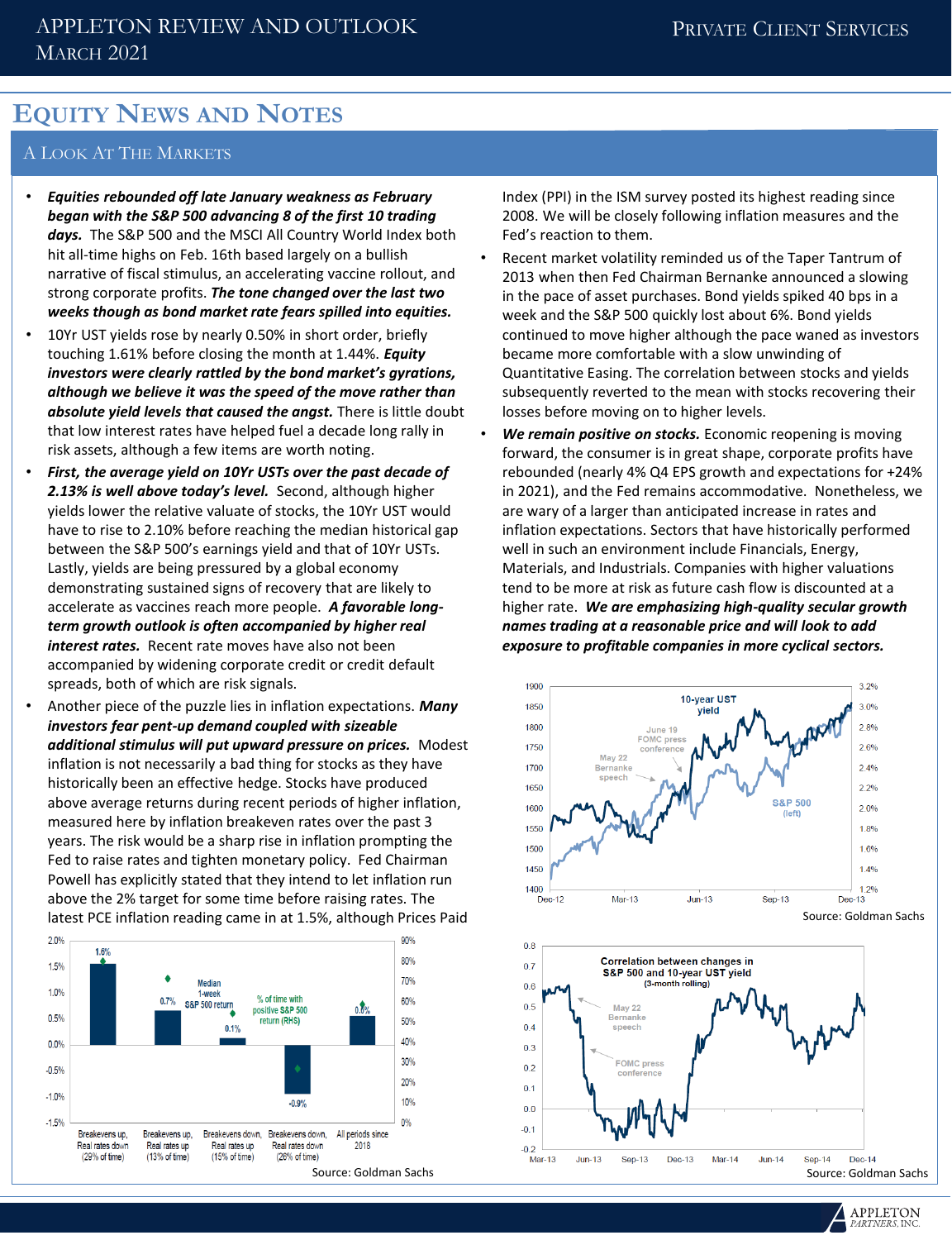### APPLETON REVIEW AND OUTLOOK MARCH 2021

# **FROM THE TRADING DESK**

#### MUNICIPAL MARKETS

- After seeing bond yields grind lower and lower for an extended period, municipals finally reversed course and began to track upward pressure on Treasuries. *10Yr AAA municipals spiked from 0.87% to 1.14% over the last week in February and by 45 bps over the last two weeks.*
- Curve steepening has been most visible among intermediate maturities, as the short end is still anchored by the Fed and 10- 30Yr yield differentials have largely remained flat. By contrast, 2- 10Yr AAA muni spreads increased 20 bps to 95 bps last week*. We will gladly take advantage of an ability to add incremental yield when extending portfolios and find the 6 to 10-Yr maturity range to be an attractive position on the curve.* Financial advisors and investors are grappling with the prospects of future inflation and upward rate pressure. It is our belief, as outlined in a newly published [white paper](file:///C:/Users/jill/AppData/Local/Microsoft/Windows/INetCache/Content.Outlook/2R18ZVKM/advisors and investors are grappling with the prospects of future inflation and upward rate pressure.  It is our belief, as outlined in a white paper last week, that active managers have considerable advantages relative to passive strategies during times of cyclical change.), that active managers have considerable advantages relative to passive strategies during times of cyclical change.
- *Market technical factors remain solid despite a recent pop in UST yields.* Municipal supply is still modest with about \$11.2 billion expected to come to market over the first week of March according to Ipreo, only \$7 billion of which is tax-exempt. Municipal fund net inflows continue to be positive, although last week's \$38 million was the lowest recorded since September 2020. YTD net fund flows are +\$26 billion.

#### CORPORATE BOND MARKETS

- *Curve steepening was evident over the first two months of the year.* A sizeable move up in rates during February drove 10Yr UST yields from 1.07% to 1.41%. This reflected concern over inflation prospects, as well as an increase in real rates in response to heavy Treasury issuance and an anticipation of accelerating growth. The spread between 2-10Yr USTs at the end of the month reached 127 bps, a level not seen since mid-March 2017.
- Amid the UST sell-off, the Investment Grade Corporate market remained healthy with credit spreads intact. In fact, *spreads are tighter now than at year-end 2020 and taking on credit exposure has generally been additive to performance.* The Bloomberg Barclays IG Corporate Index has tightened from 96 bps at the start of the year to 90 bps, a healthy market indicator. Most spread tightening has been at the front of the curve; longer spreads are little changed and have tended to move more closely with Treasuries.
- Despite reasonably strong January and February issuance (\$265.2B vs \$220.4B over the same period of 2020), we expect to see supportive technical factors continue in 2021. The market expects negative net issuance over the full year after a very heavy 2020 calendar left corporations well capitalized. *We remain positive on high quality corporate credit and are seeking to capitalize on the incremental yield offered by a bear steepening yield curve.*



Left axis displays yield differentials in basis points. Right axis displays spread difference between 10-30s and 2-10s in basis points.

Source: MMD



Source: Bloomberg

**APPLETON**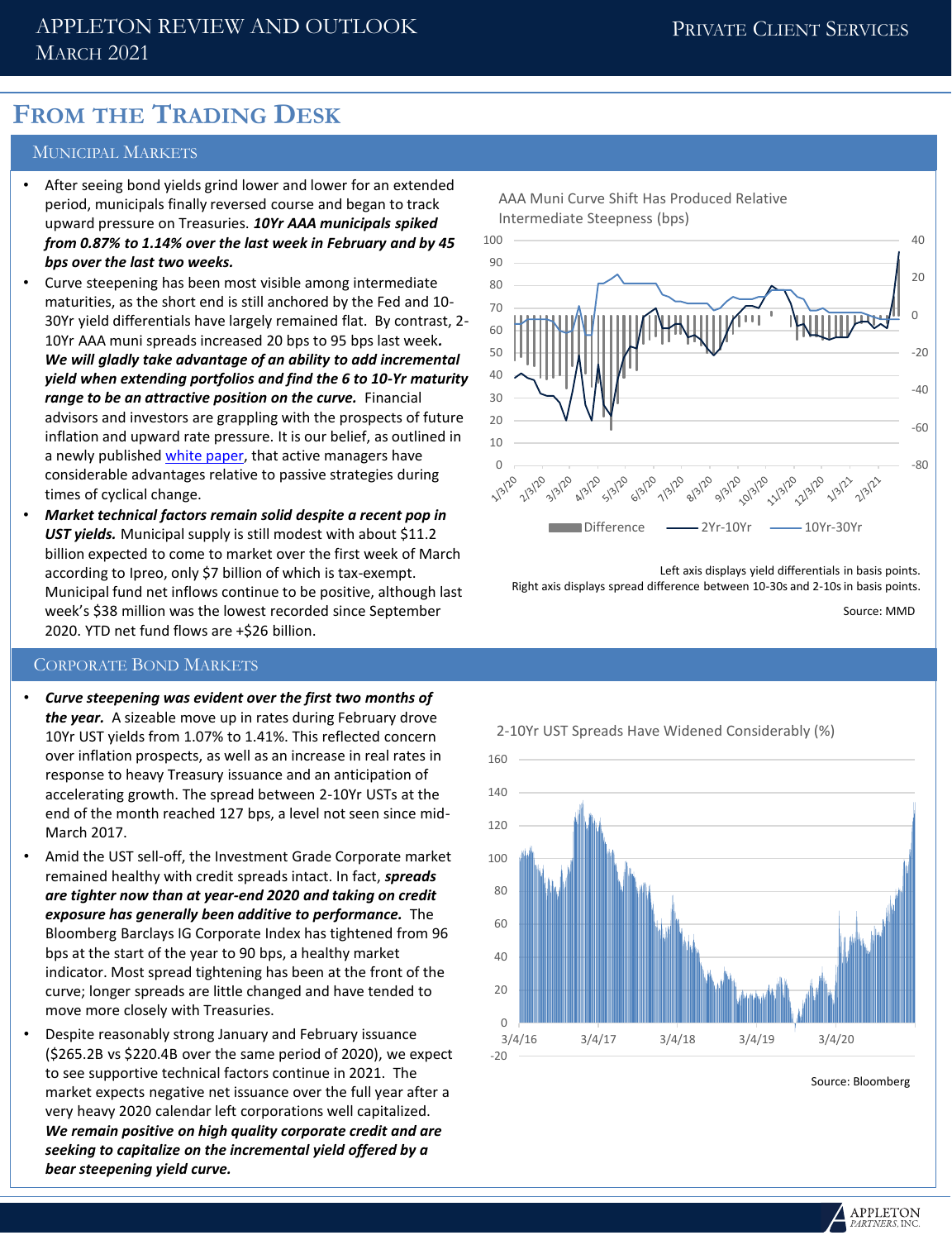## **FINANCIAL PLANNING PERSPECTIVES**

#### WEALTH TAX MOMENTUM GROWS ALONG WITH POLITICAL DEBATE

A shift in the balance of power in Washington may be ushering in increased taxation on high wealth citizens. Along with the potential for upper income and corporate tax increases later in 2021 or 2022, Senator Elizabeth Warren, Congresswomen Pramila Jayapal, and Congressman Brendan Boyle on March 1<sup>st</sup> proposed the "Ultra-Millionaire Tax Act". Whether one sees current tax initiatives as seeking to make sure the wealthy "pay their fair share", or as burdensome overreach, this may be the beginning of a trend that clients should consider.

The "Ultra-Millionaire Tax Act" would allow the IRS to tax an individual's household net worth for the first time by instituting a:

- 2% annual tax on the net worth of households and trusts between \$50M and \$1B
- 1% annual surtax (3% tax overall) on the net worth of households and trusts above \$1B

According to the Warren press release, it is estimated that the proposed tax would generate an additional \$3 trillion over the next 10 years. Additionally, the plan includes robust anti-evasion and avoidance measures, such as:

- \$100B to rebuild and strengthen the IRS, ensuring the agency has the resources needed to fully implement the proposed legislation;
- 30% minimum audit rate for taxpayers subject to the "Ultra-Millionaire Tax";
- 40% "exit tax" on the net worth above \$50M of any American who renounces their citizenship to escape paying taxes;
- New tools to help measure hard-to-value assets, enabling the IRS to tighten and expand upon existing valuation rules and;
- Systematic third-party reporting that builds on existing tax information exchange agreements adopted after the Foreign Account Tax Compliance Act, and penalties for underpayment.

While the political prospects of the "Ultra-Millionaires Tax" are highly uncertain, particularly in the Senate, several states have also debated or introduced wealth tax legislation in recent years. In Massachusetts, the Fair Share Amendment is very likely to be placed on the ballot in November 2022. Also known as the "Massachusetts Millionaires Tax", if enacted, it would create a graduated state income tax for the first time (five other similar measures were previously defeated). The Massachusetts proposal would establish a 4% surtax on annual income over \$1M. A December 2020 survey from MassINC Polling Group indicated that 72% of Bay State voters would back the tax.

Similar tax policy is gaining traction across several states. California offers a prime example as legislators sought a 0.4% tax on wealth above \$30M in 2020 and proposed to retroactively increase the state's top income tax rate of 13.3% to as much as 16.8% for those earning more than \$5.9M. While the measure ultimately failed, it could be reintroduced later this year. Although a similar wealth tax measure was defeated in Illinois this past November, Washington State just introduced House Bill 1406, a measure that seeks a 1% wealth tax on residents' worldwide assets in excess of \$1B.

Regardless of how wealth and high-income tax policy ultimately plays out, it bears monitoring from a long-term financial planning perspective. We encourage clients to reach out with questions concerning their state's current and prospective laws, as well as how various wealth management strategies might fit into the equation.

#### **Appleton's Upcoming Financial Planning Webinars**

"Equities and Bonds: Market Conditions and Opportunities March 31, 2021 @ 4:00PM **[Click here to register.](https://register.gotowebinar.com/register/444550556550631947)**

For questions concerning our financial planning or wealth management services, please contact: Jim O'Neil, Managing Director 617-338-0700 x775 | joneil@appletonpartners.com www.appletonpartners.com